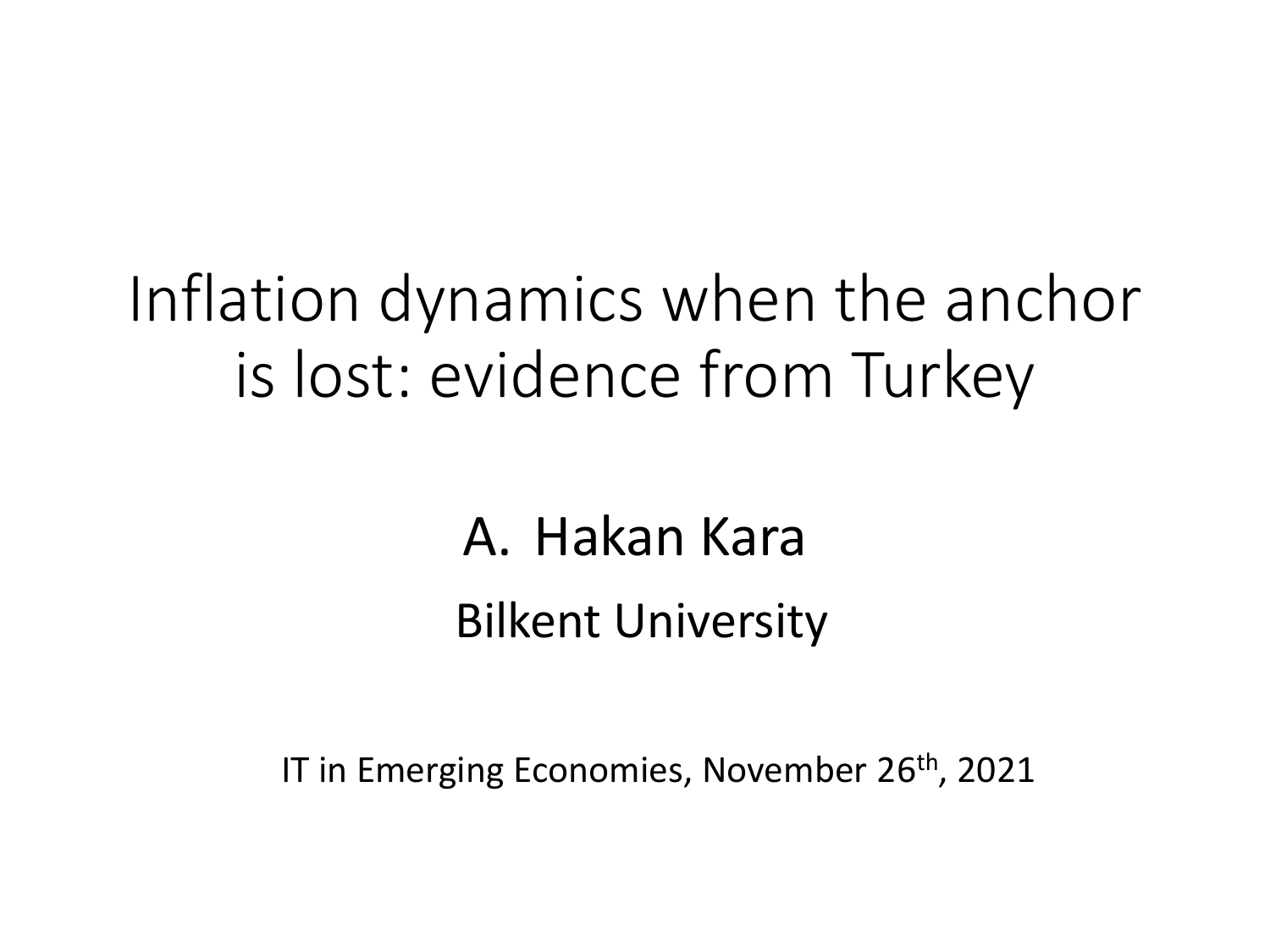# Outline

- Evolution of the monetary policy in Turkey
- **EXPEDENTIFY Behavioral shift in inflation expectations**
- Changing inflation dynamics
- Recent developments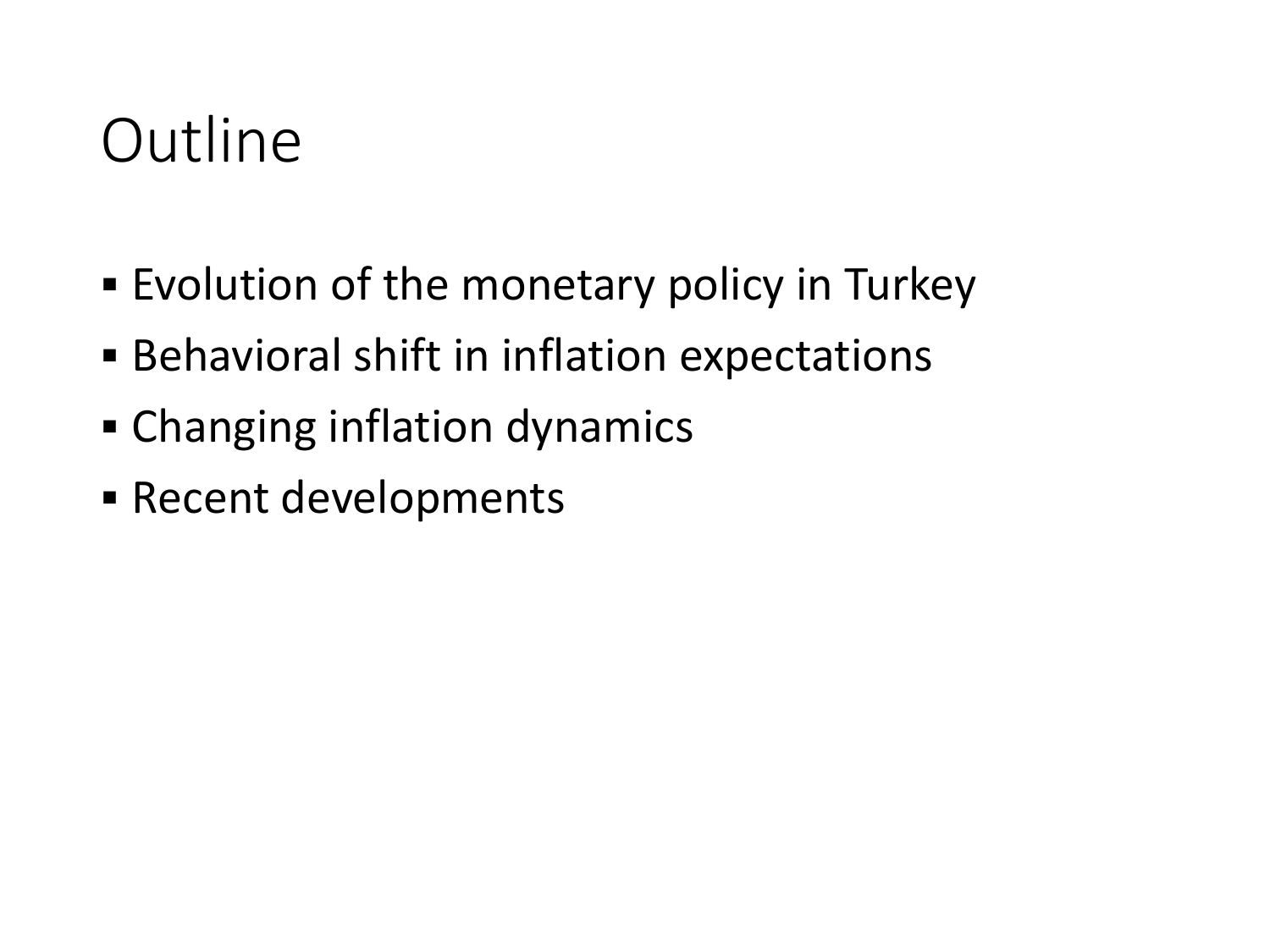# Evolution of monetary policy in Turkey

- "Implicit" inflation targeting: 2001-2005
- Full-fledged inflation targeting (IT): 2006-2010
- Incorporating financial stability into IT: 2011-2021
	- Multiple tools and targets, MaP: 2011-2016
		- Credit and exchange rate as intermediate tools
	- "Competitive exchange rate": 2017-2021
		- Emphasis shifted to growth and external balance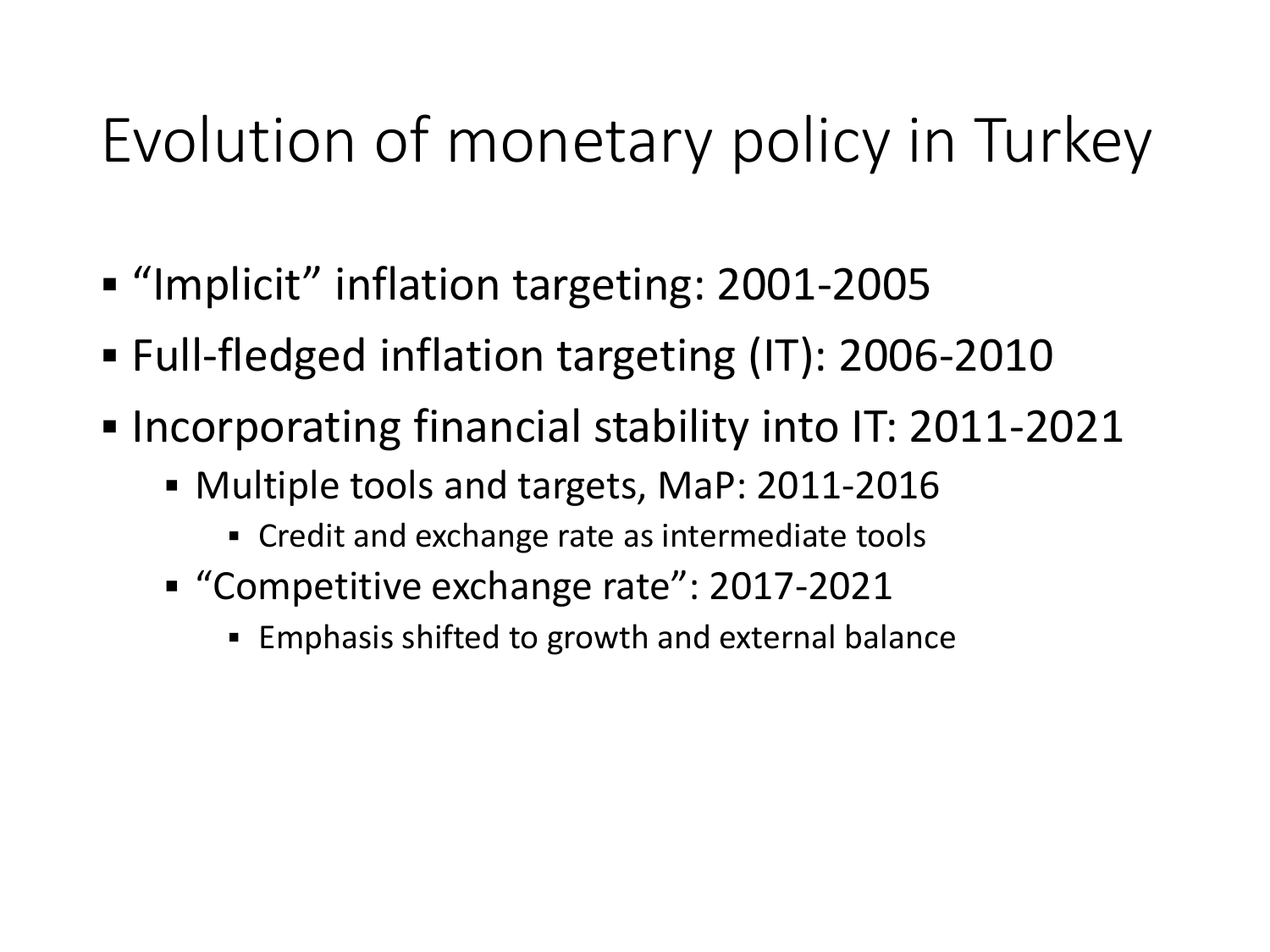## Real exchange rate: comparison with peer EMs



2011-2021 (% change in the real exchange rate)

![](_page_3_Figure_3.jpeg)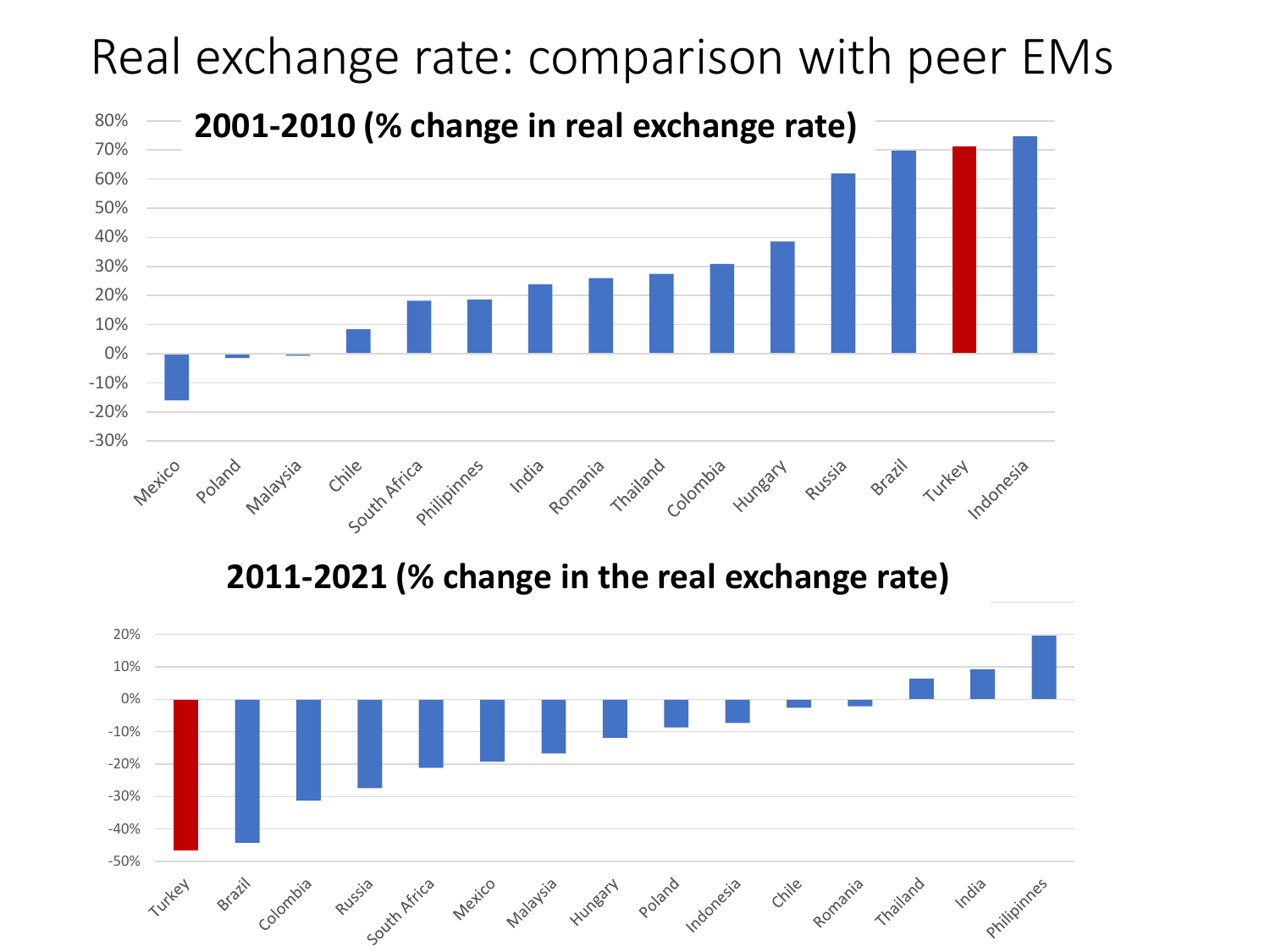# Terms of CBRT governors (years)

![](_page_4_Figure_1.jpeg)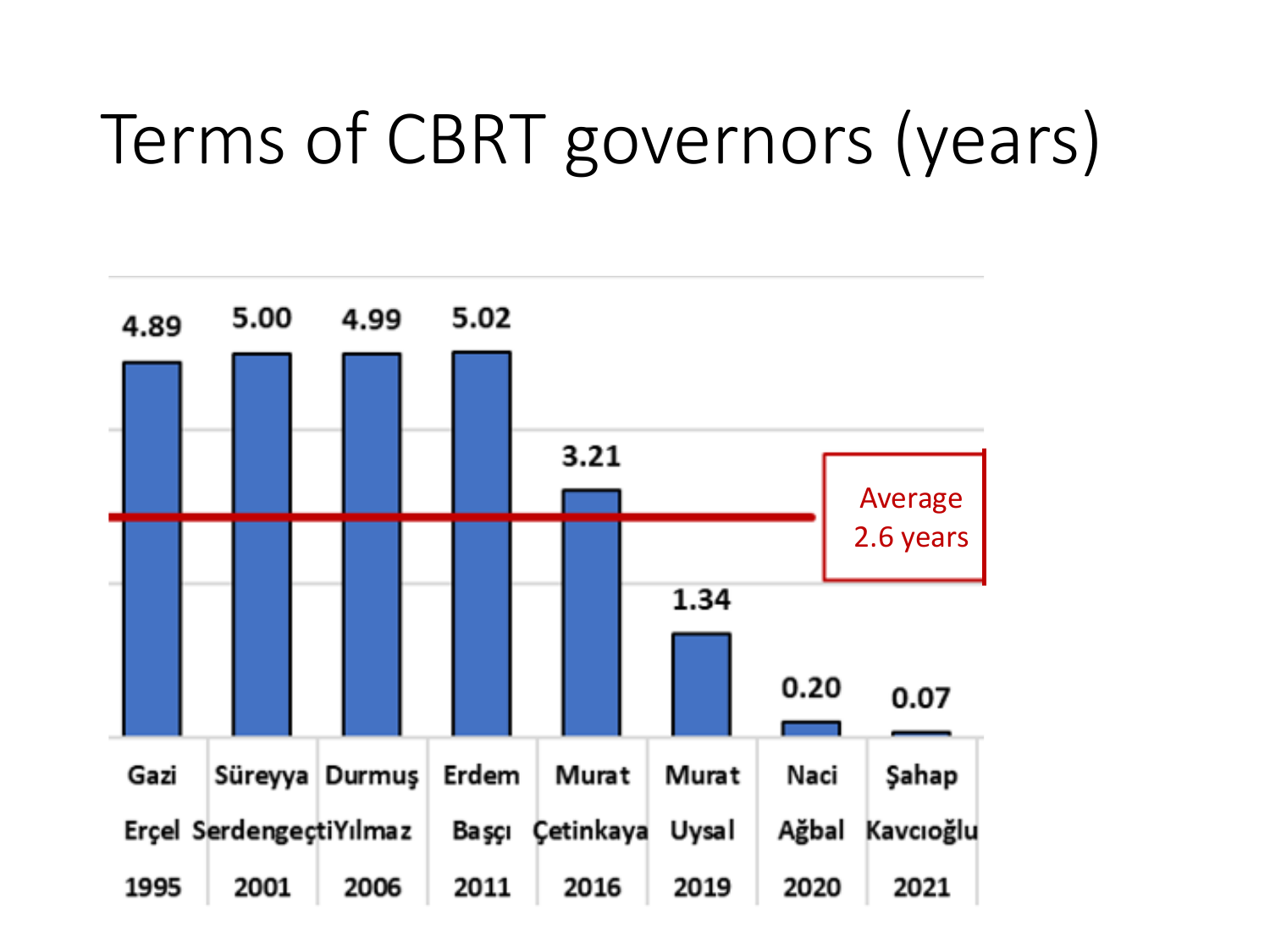## Inflation has moved to double digits since 2017

![](_page_5_Figure_1.jpeg)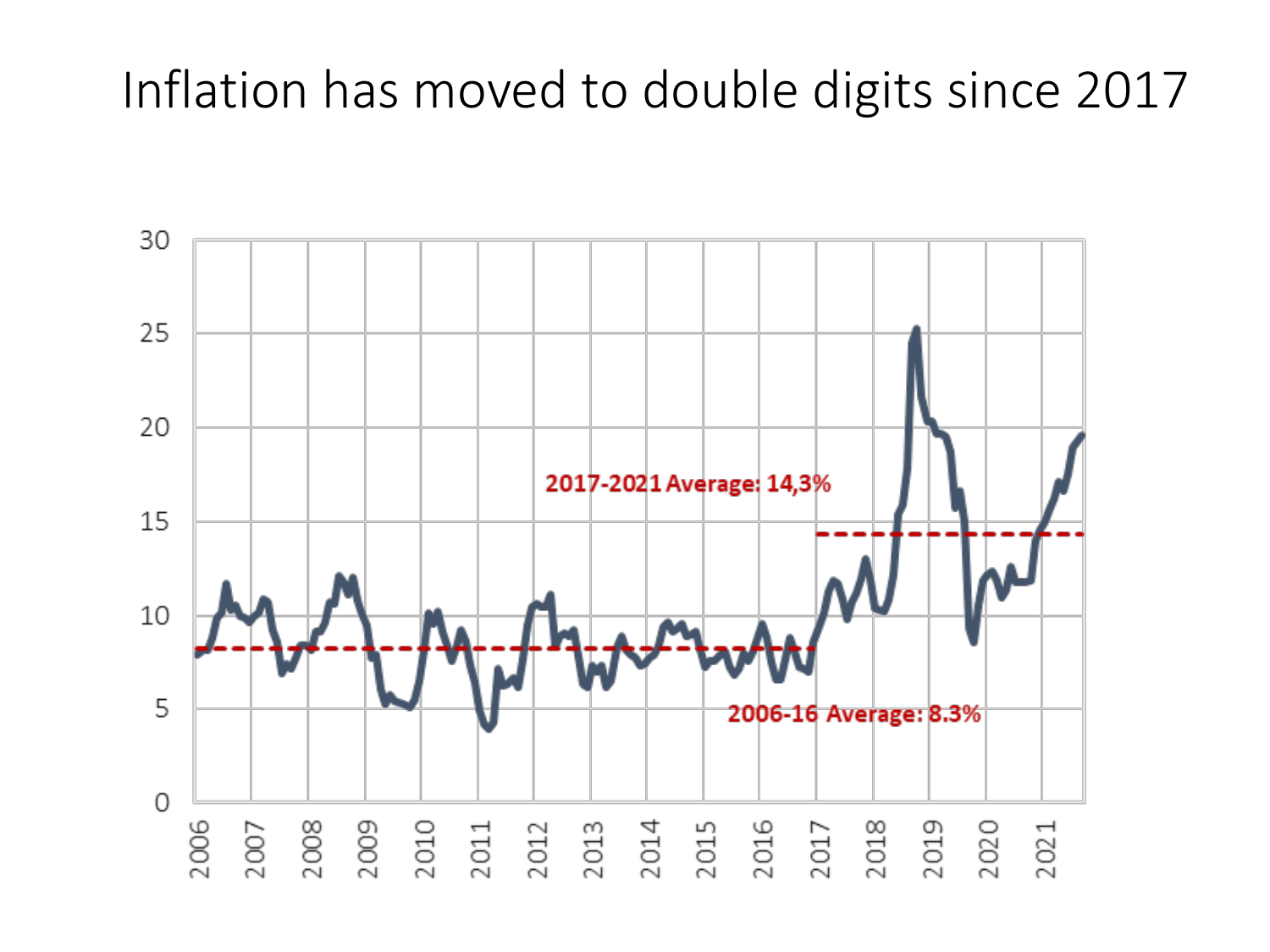## Targets have been breached by a large margin during the past decade.

![](_page_6_Figure_1.jpeg)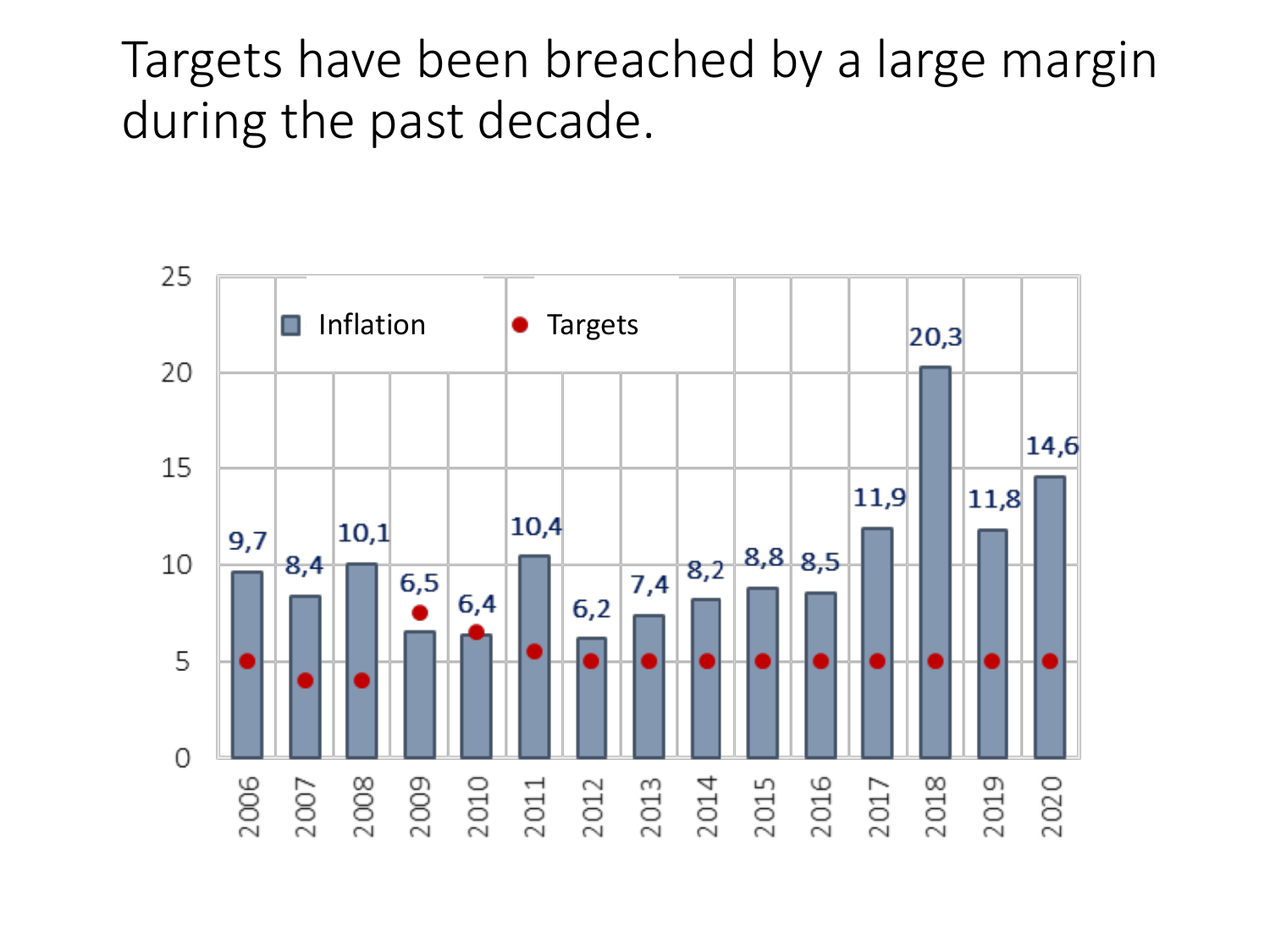## Inflation Expectations (survey based)

![](_page_7_Figure_1.jpeg)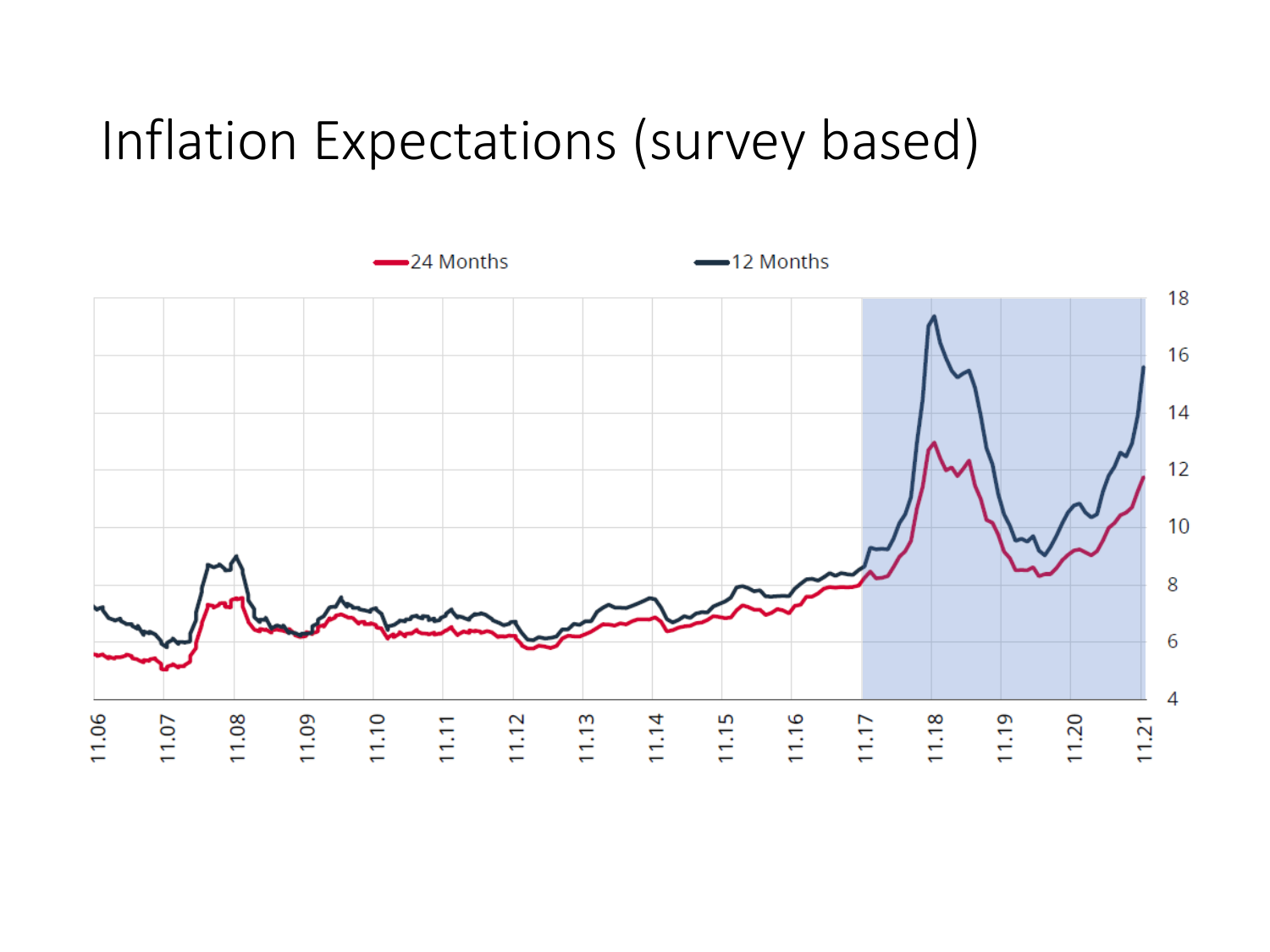## Distribution of Inflation Expectations

![](_page_8_Figure_1.jpeg)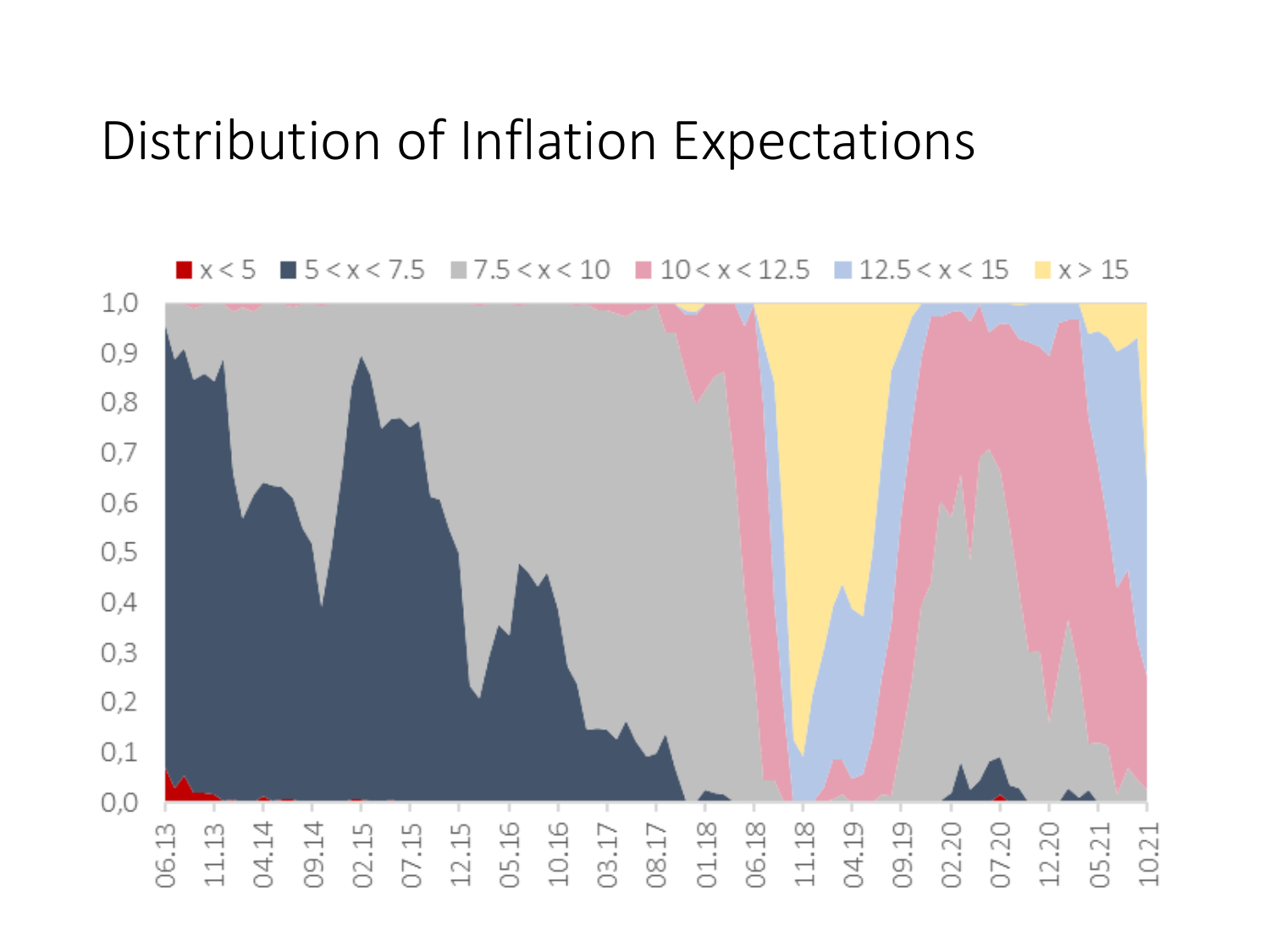#### Inflation uncertainty has increased in recent years.

![](_page_9_Figure_1.jpeg)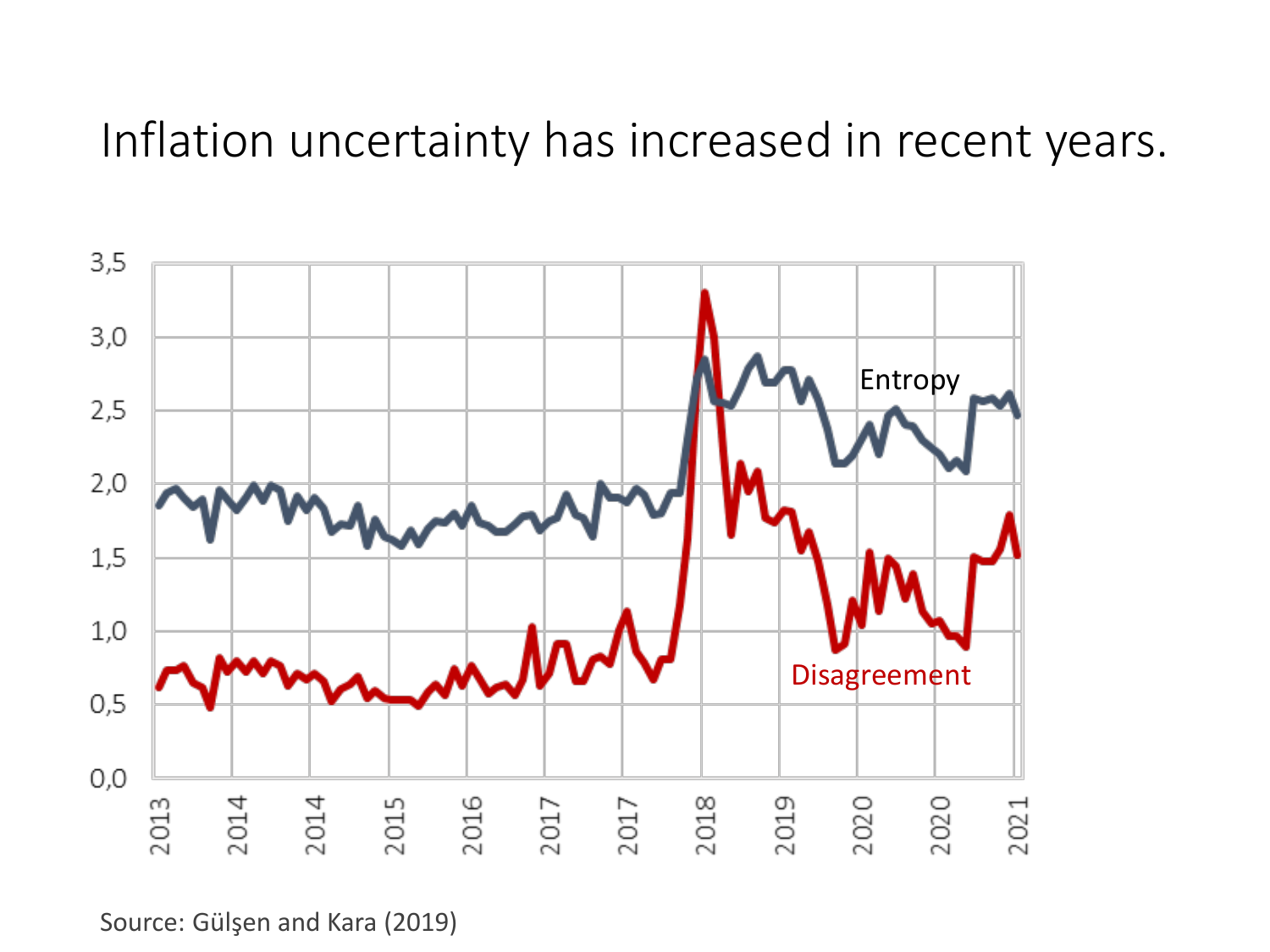# Changing Expectation Dynamics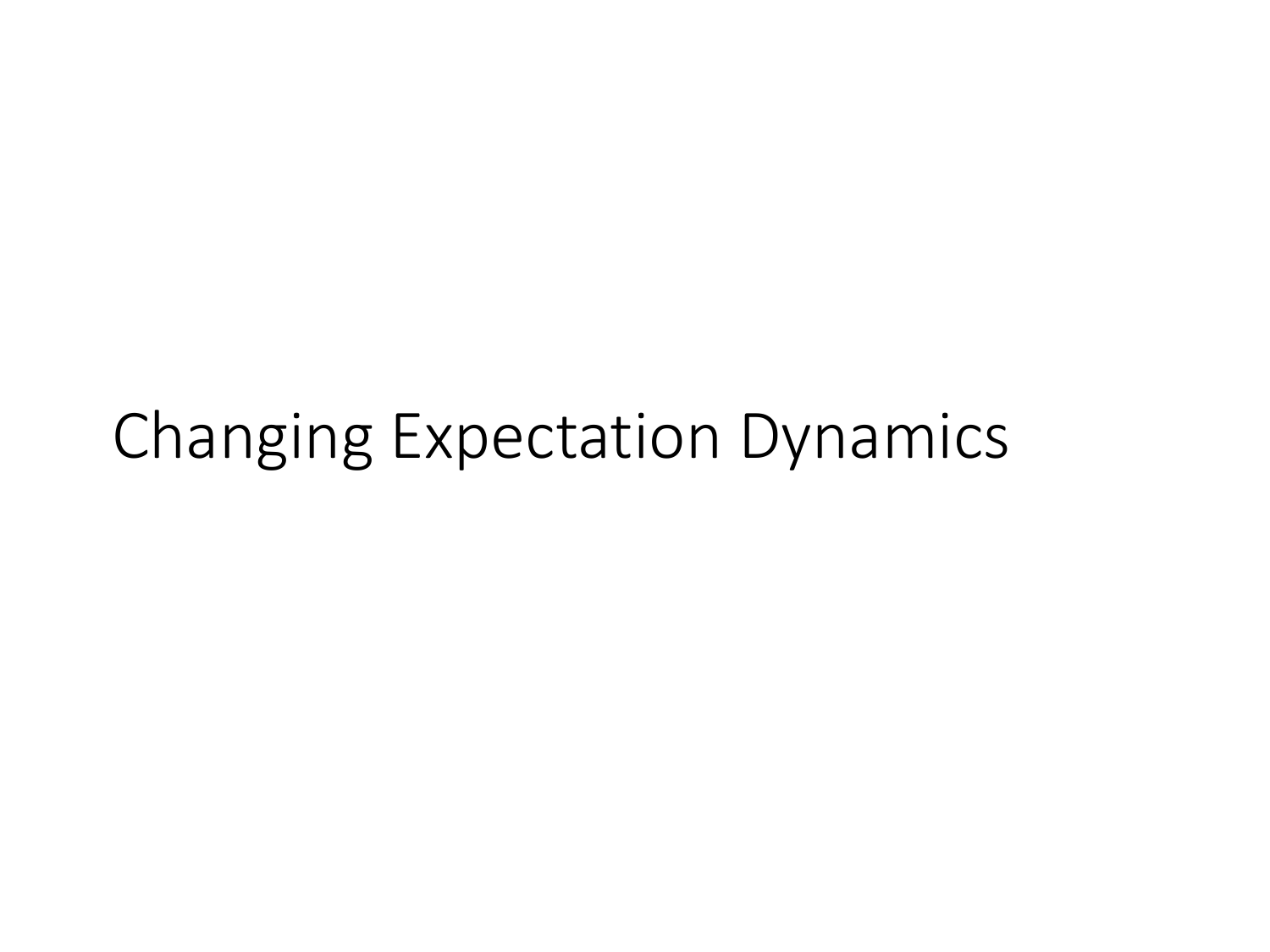#### How anchored are expectations?

**Sensitivity of 1-year ahead Inflation Expectations to Inflation Surprises**

![](_page_11_Figure_2.jpeg)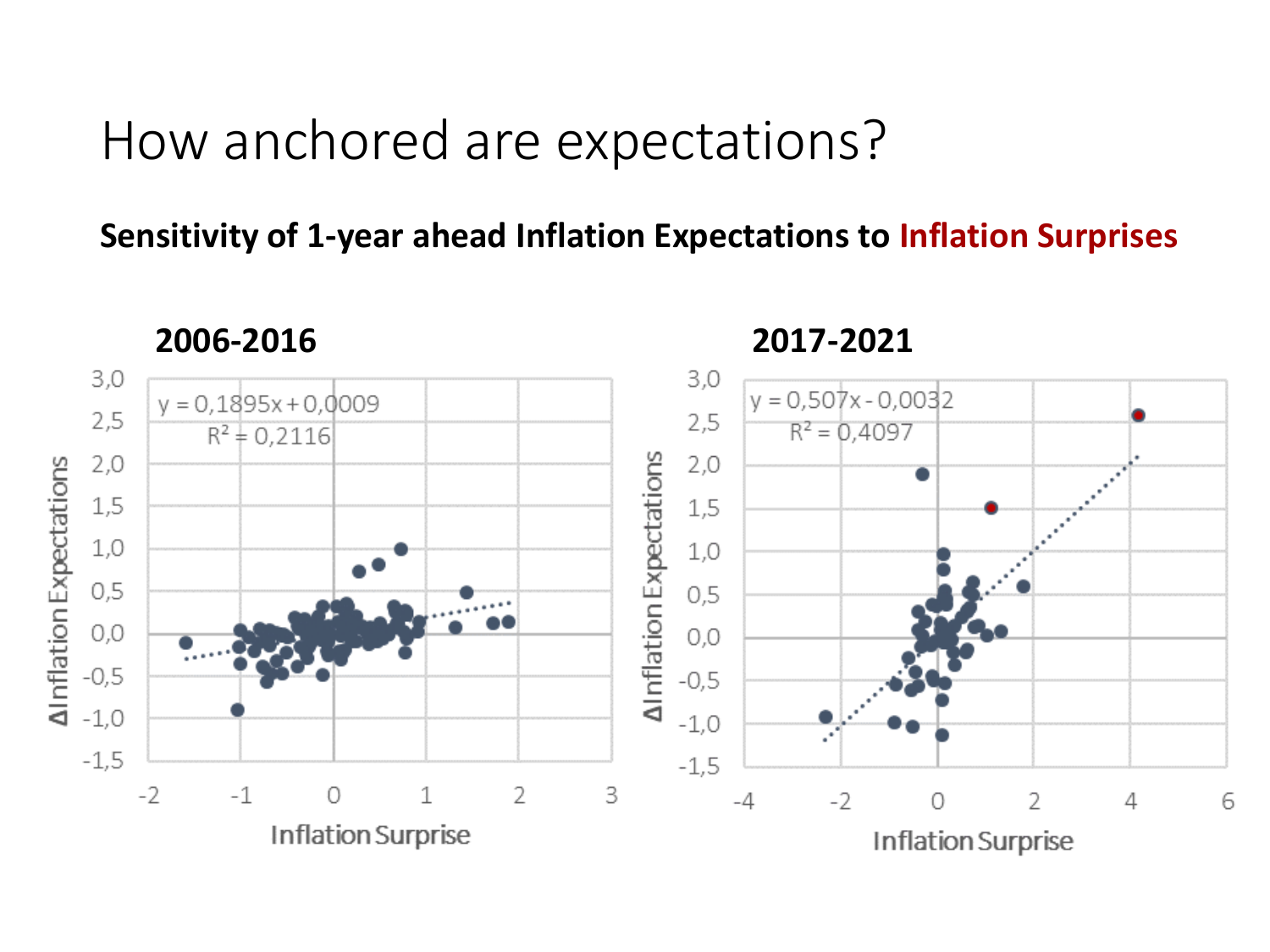## How anchored are expectations?

#### **Sensitivity of 1-year ahead Inflation Expectations to Exchange Rates**

**2006-2016 2017-2021**

![](_page_12_Figure_4.jpeg)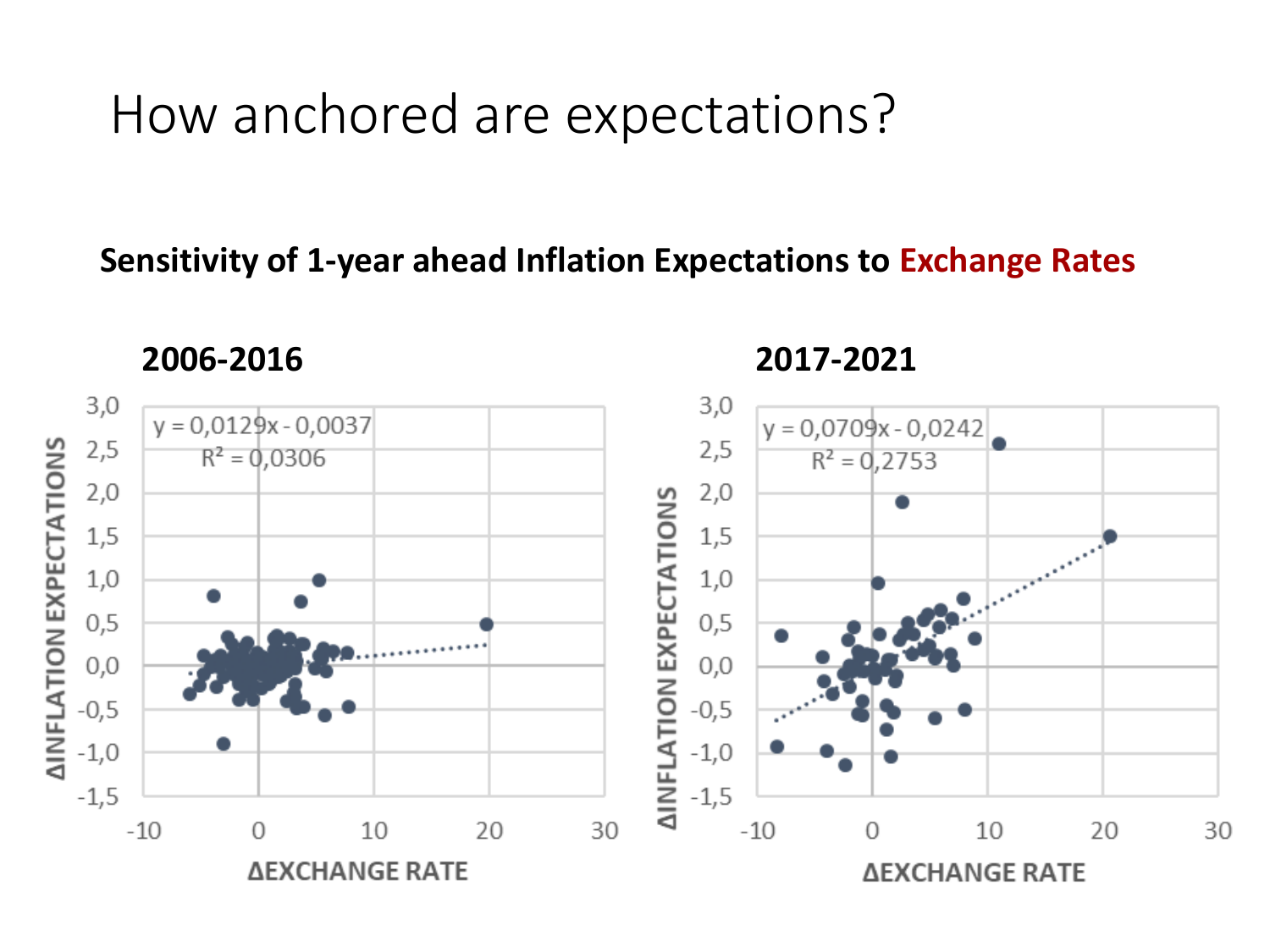## Inflation target no longer serves as an anchor.

#### **DRIVERS OF PRIVATE INFLATION FORECASTS**

![](_page_13_Figure_2.jpeg)

Source: Based on a Survey conducted in Gülşen and Kara (2021)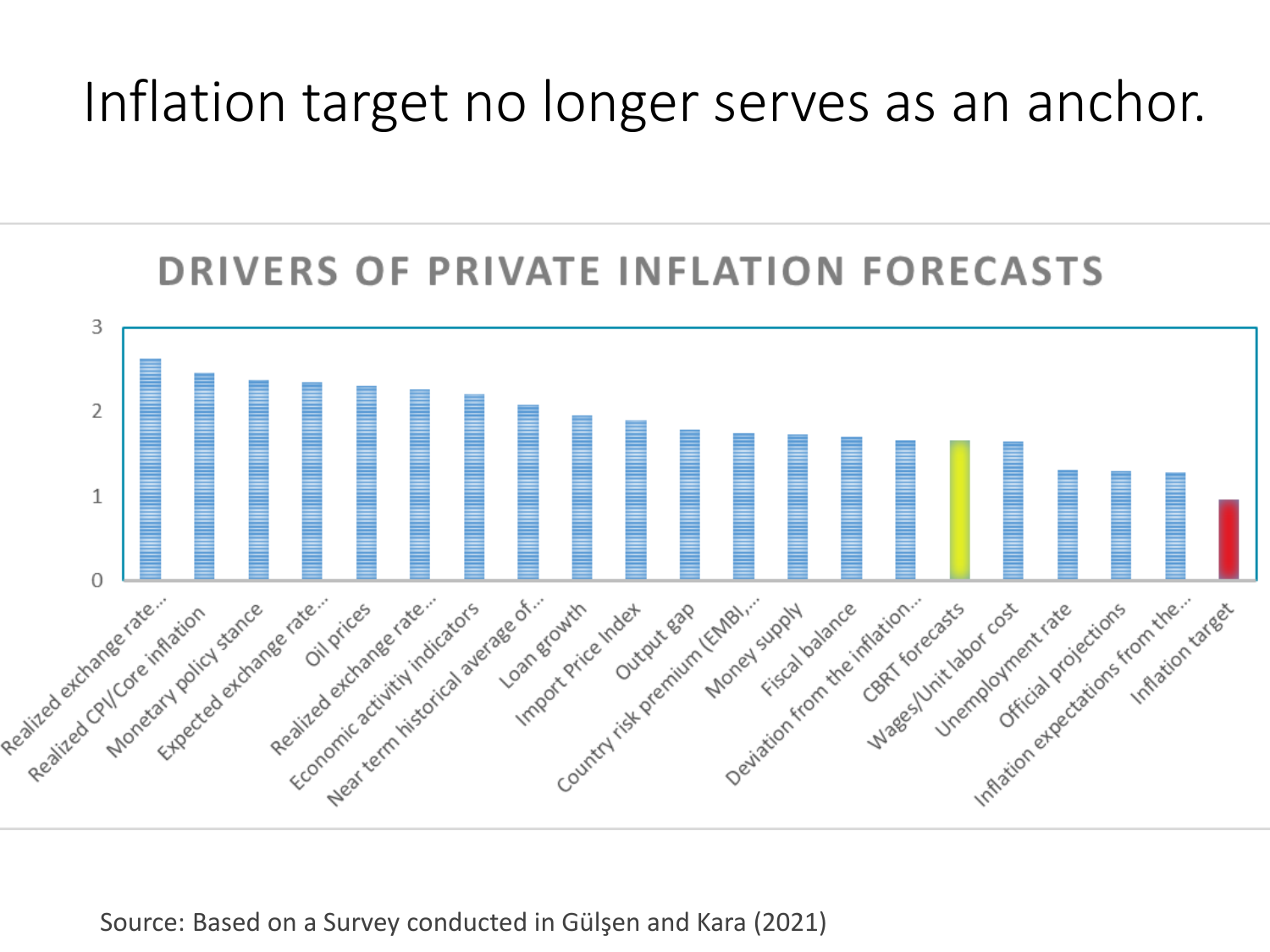# Changing inflation dynamics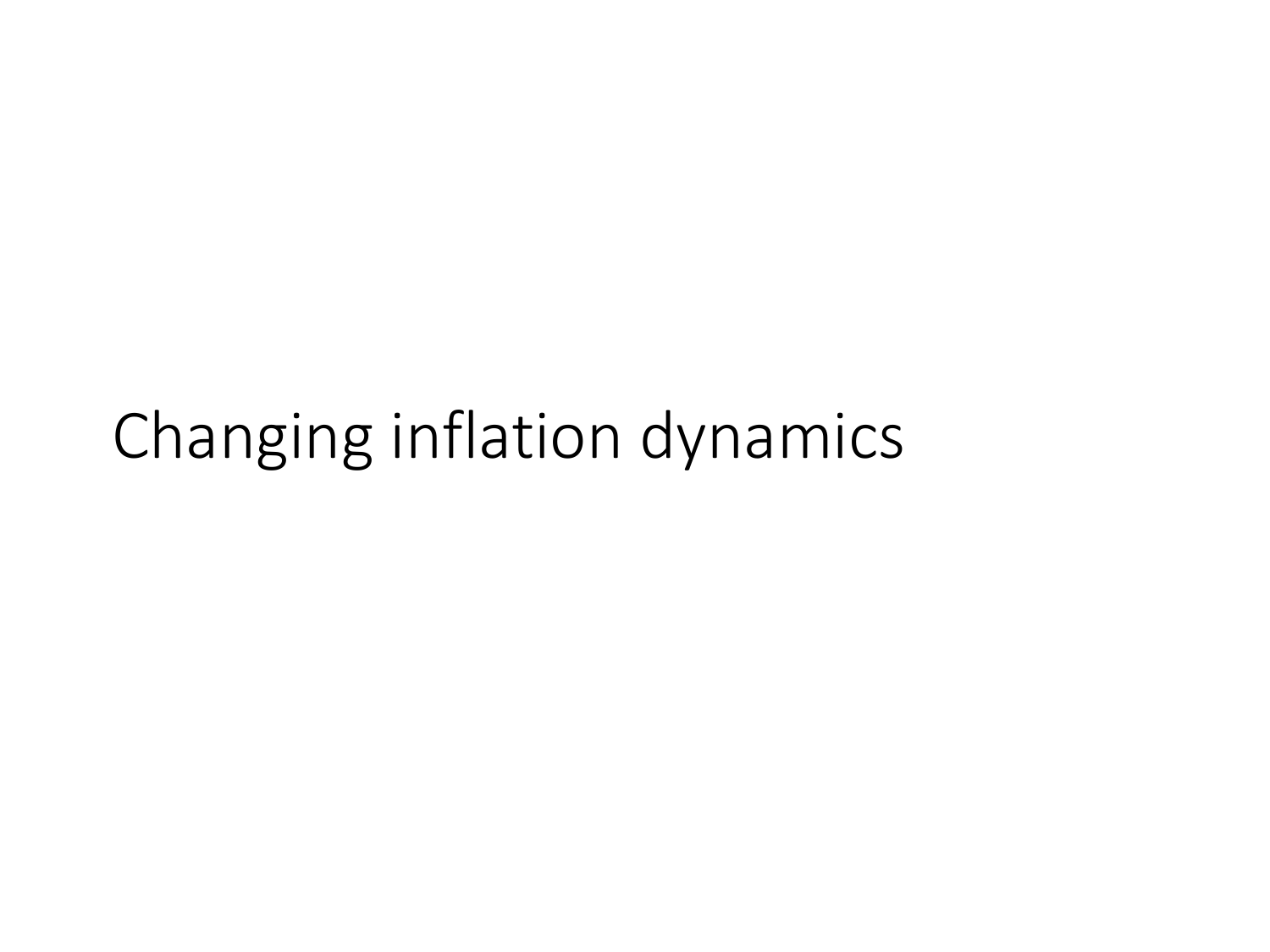## FX passthrough has doubled in recent years.

**Impact of a 1% change in the exchange rate on domestic inflation in one year (TVP Phillips curve estimates)**

![](_page_15_Figure_2.jpeg)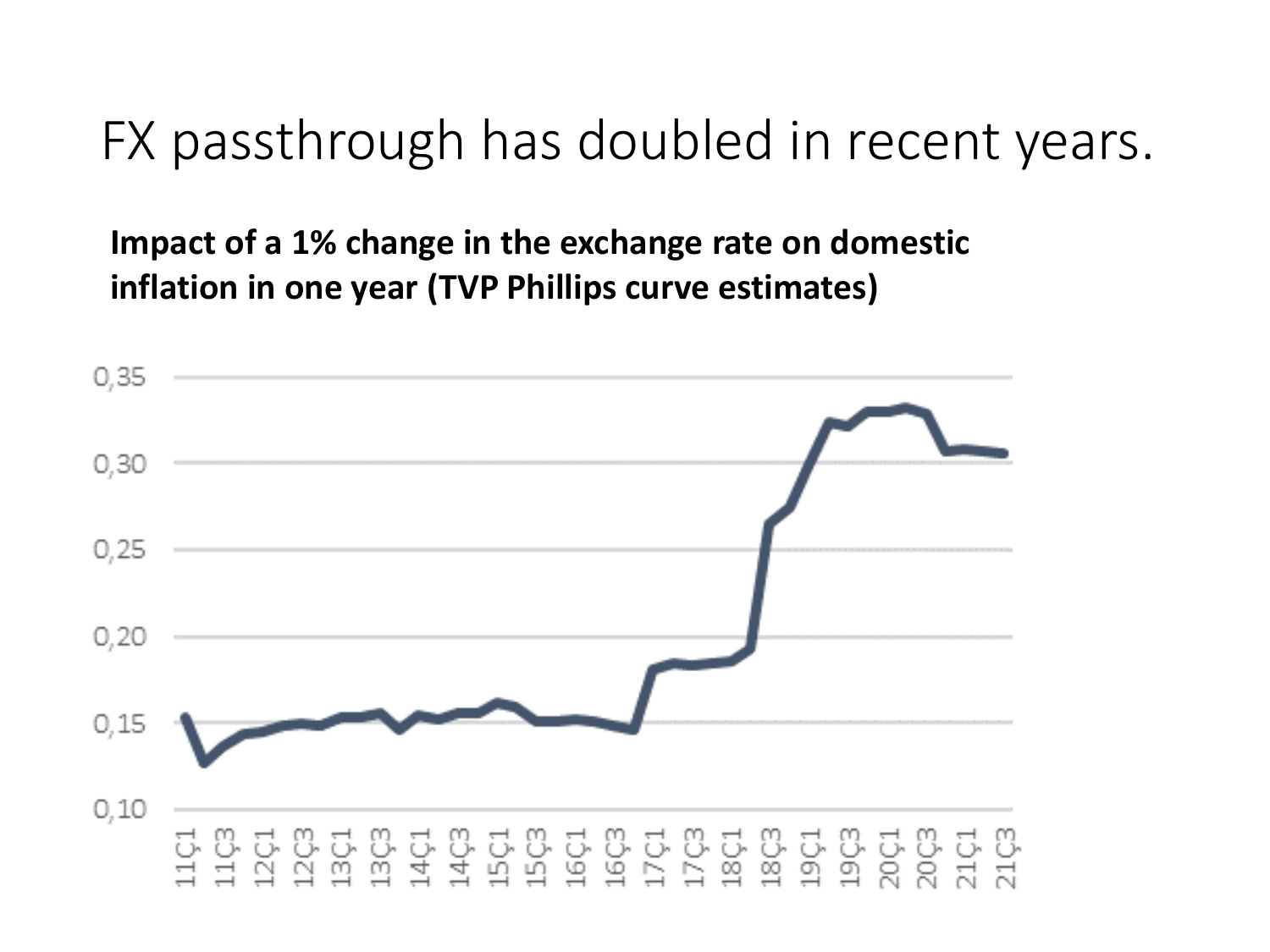## FX passthrough has doubled in recent years.

**Impact of a 1% change in the exchange rate on domestic inflation (TVP Phillips curve estimates,** *t* **denotes quarter)**

![](_page_16_Figure_2.jpeg)

Source: Kara and Sarıkaya (2021)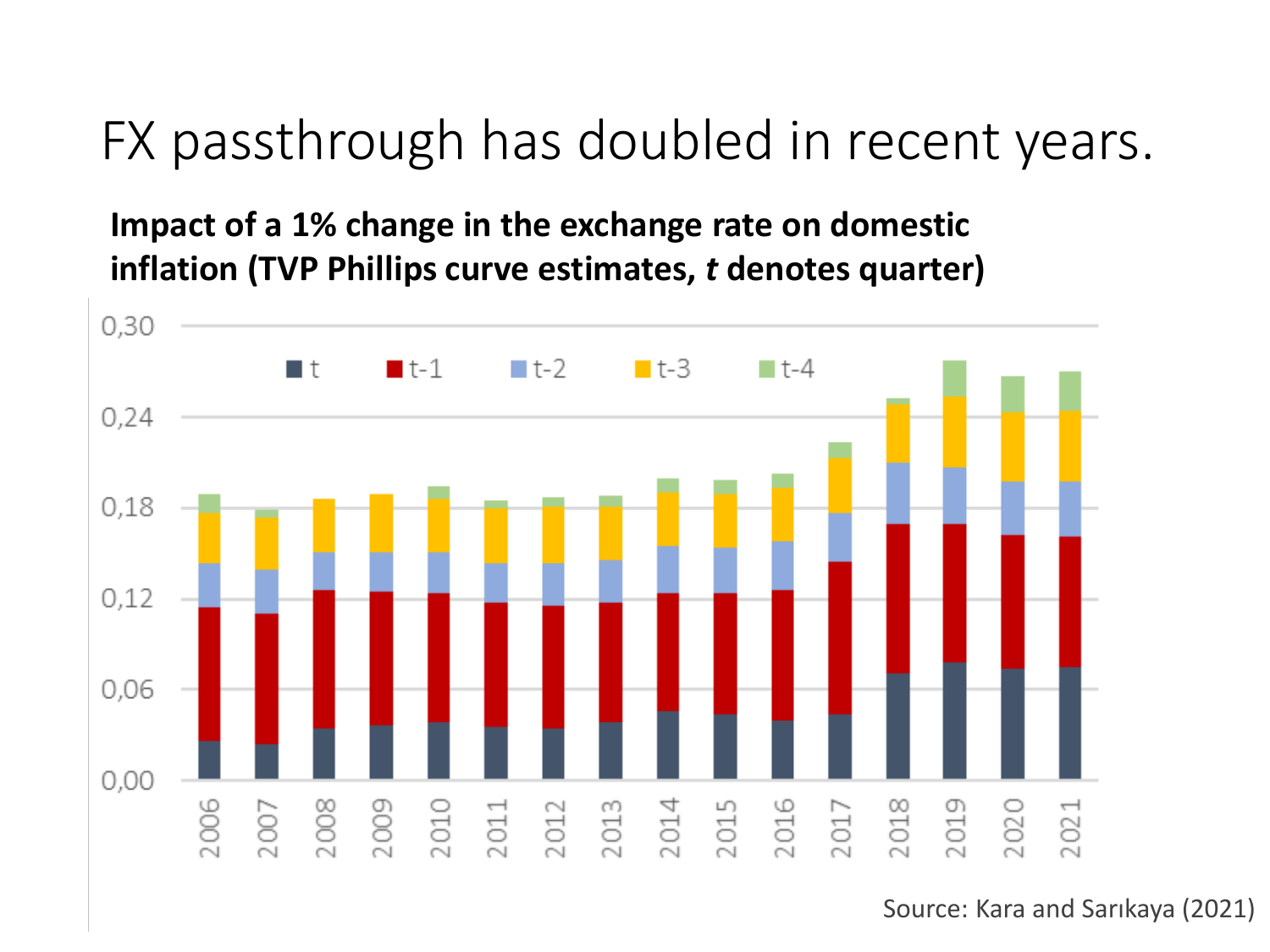## SVAR models confirm higher FX pass-through.

**Response of inflation to 1% shock to the exchange rate** 

![](_page_17_Figure_2.jpeg)

Source: Kara and Sarıkaya (2021)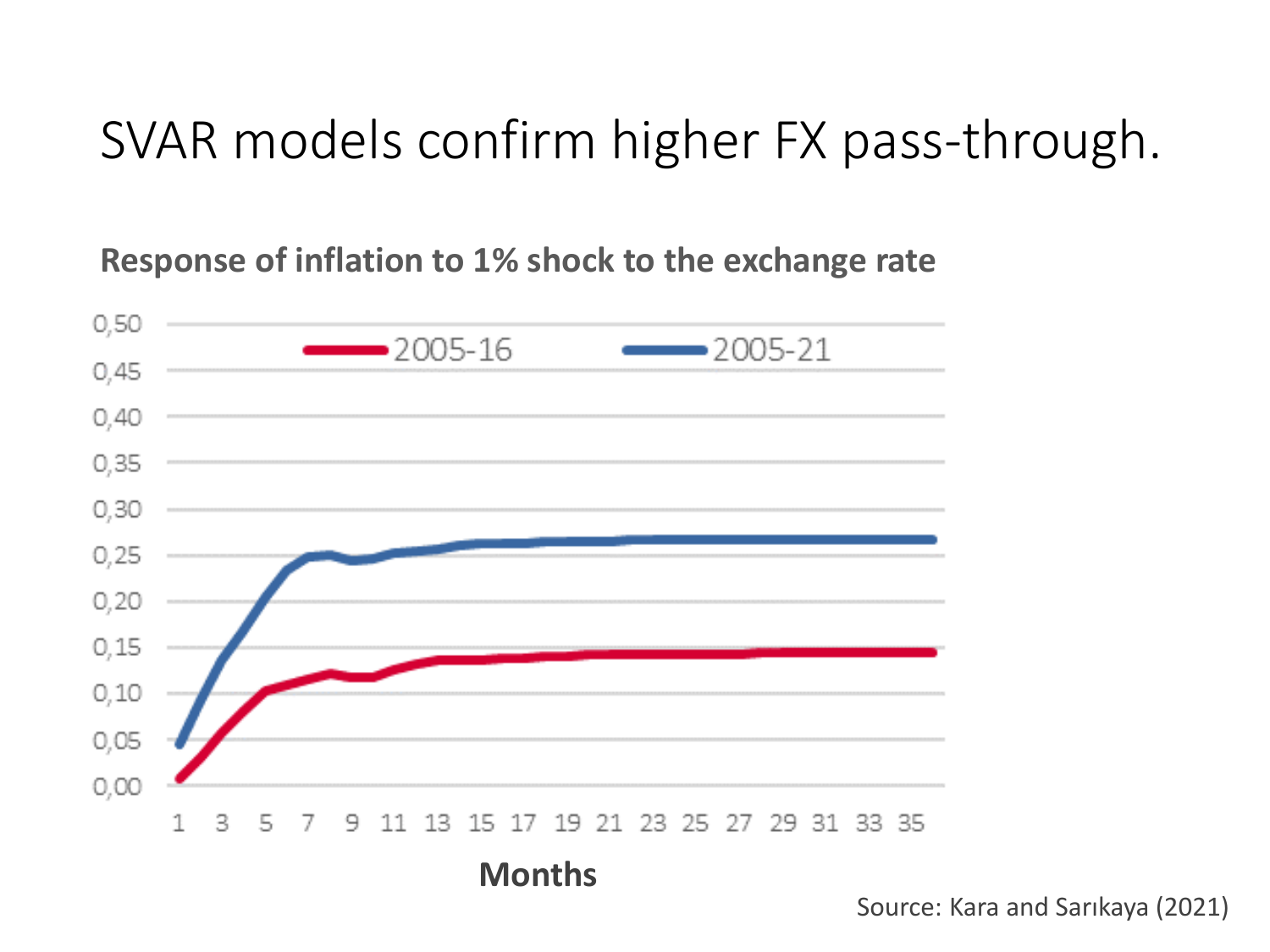# Most Recent developments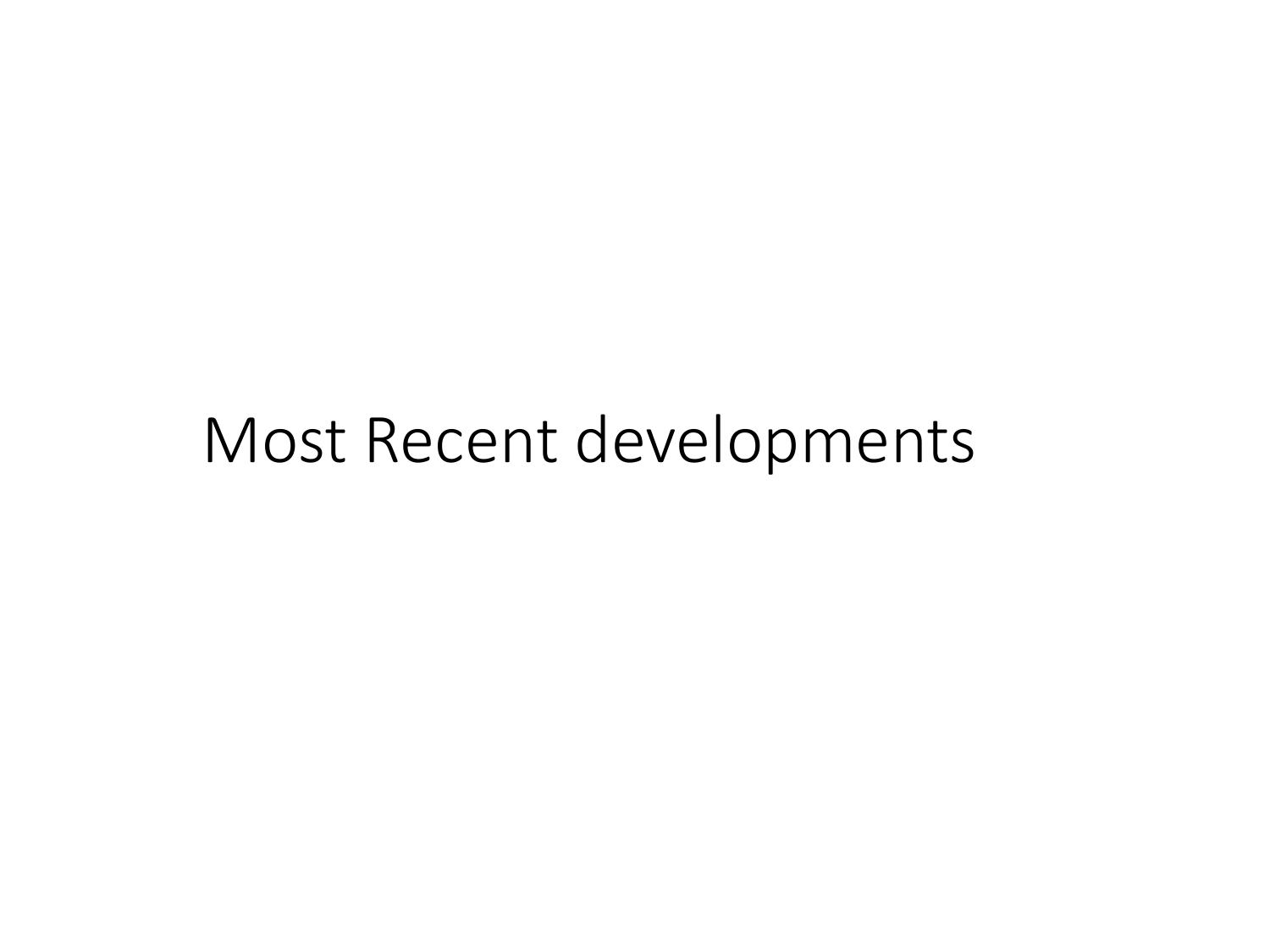#### Turkey is now the only EM economy with an easing cycle.

![](_page_19_Figure_1.jpeg)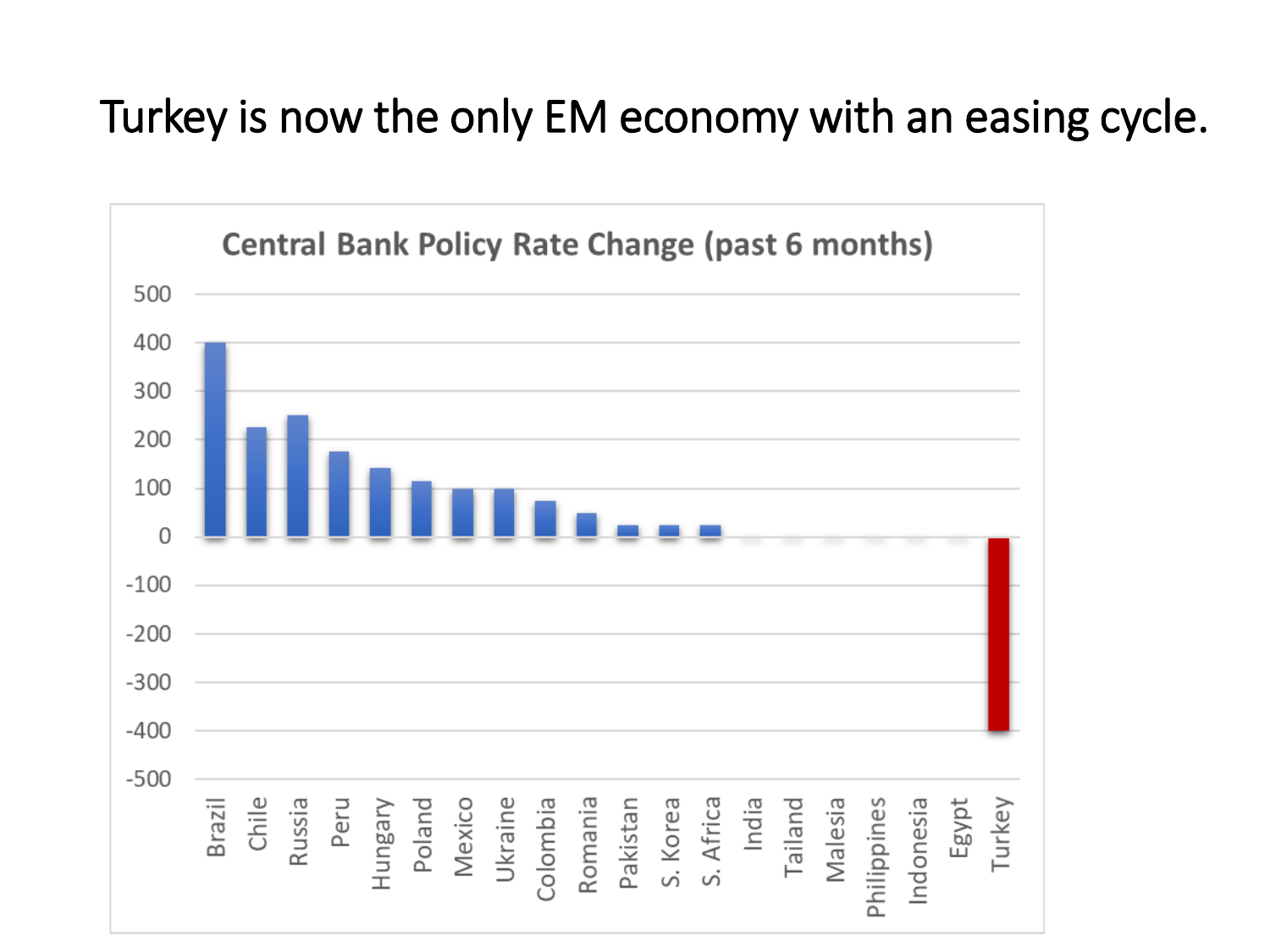Real policy rate may go deeper in the upcoming period.

![](_page_20_Figure_1.jpeg)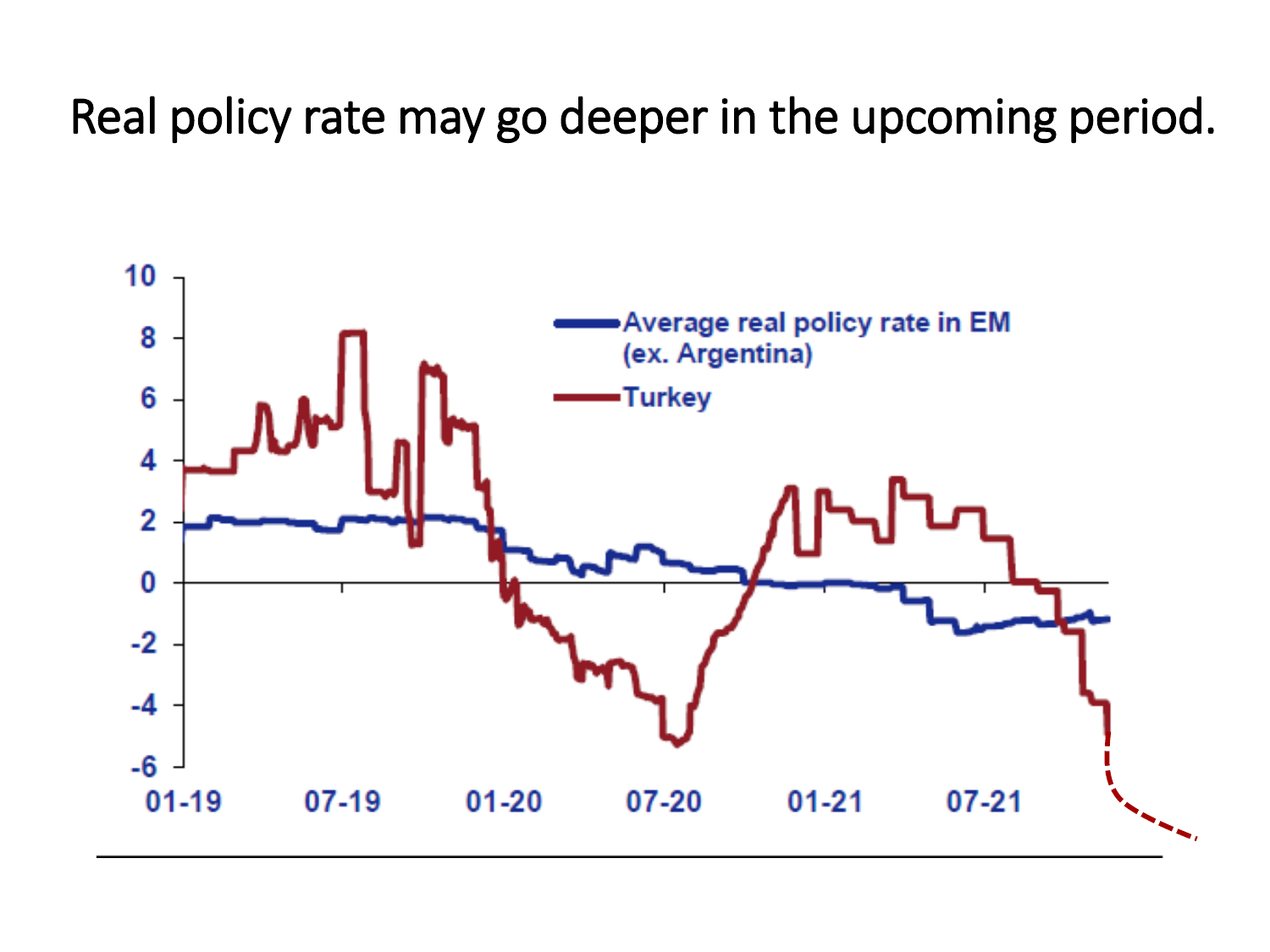## Turkish lira depreciated sharply after the rate cuts.

![](_page_21_Figure_1.jpeg)

Source: Bloomberg, CBRT

Observation Date: November 18, 2021

Emerging market currencies include Brazil, Chile, Colombia, Hungary, Malaysia, Mexico, Poland, Philippines, South Africa, Indonesia, Romania against USD.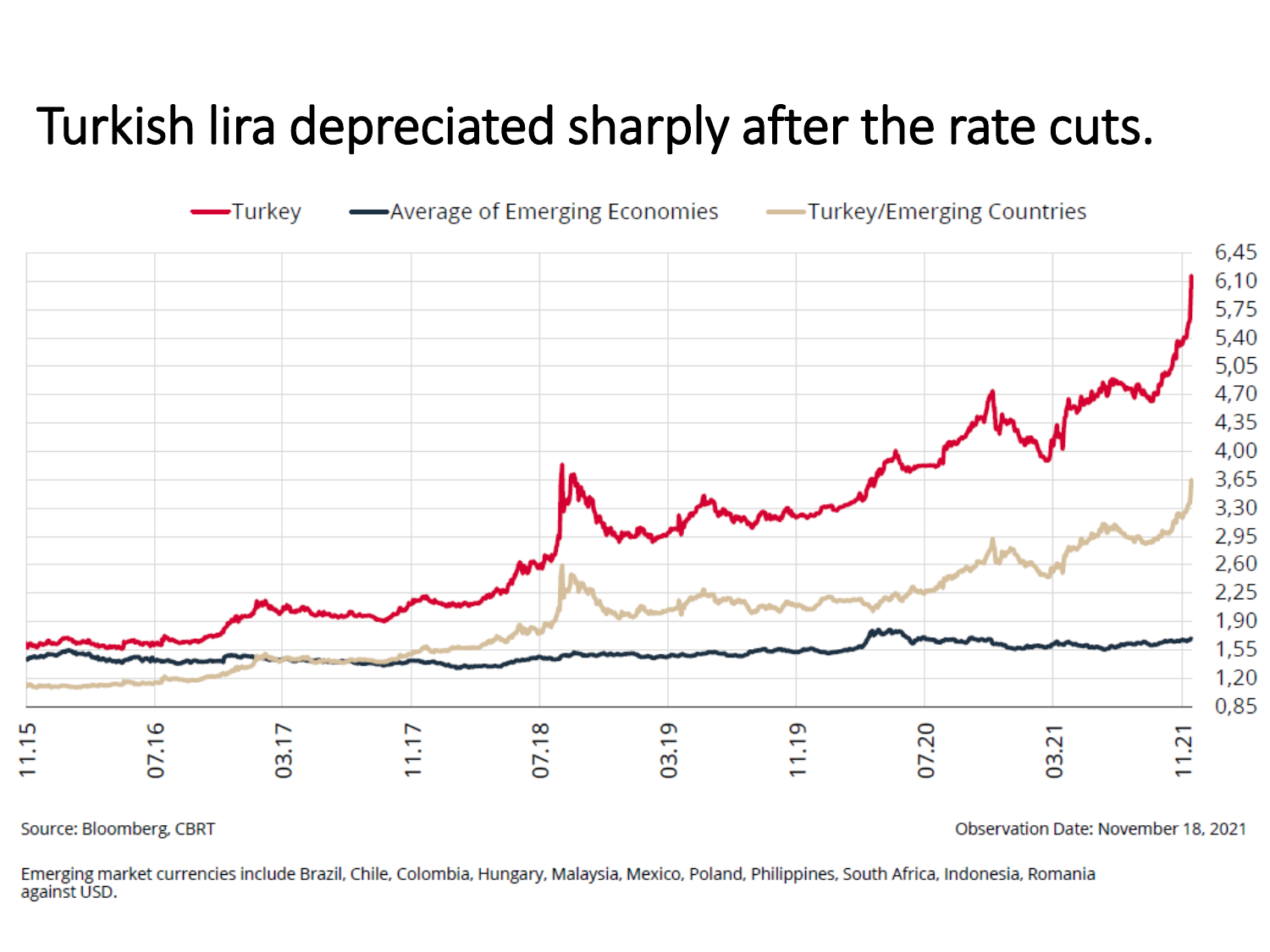# Concluding remarks

- Turkish experience demonstrates how the inflation process can shift quickly if the central bank credibility is damaged.
- **The loss of a nominal anchor leads behavioural** changes in expectations and inflation dynamics.
- The credibility is a precious asset: take good care of it!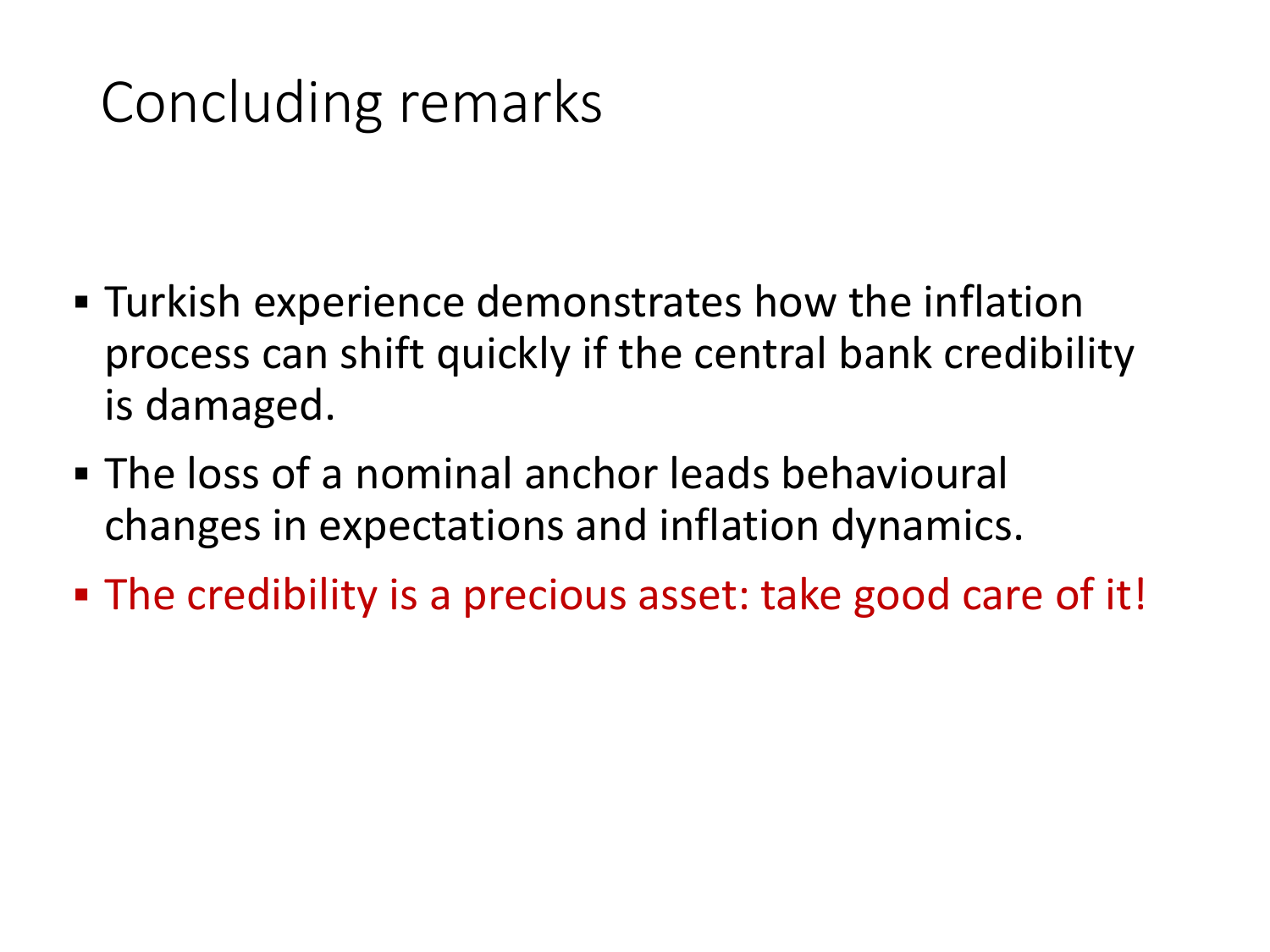## Inflation is taxation without legislation.

*Milton Friedman*